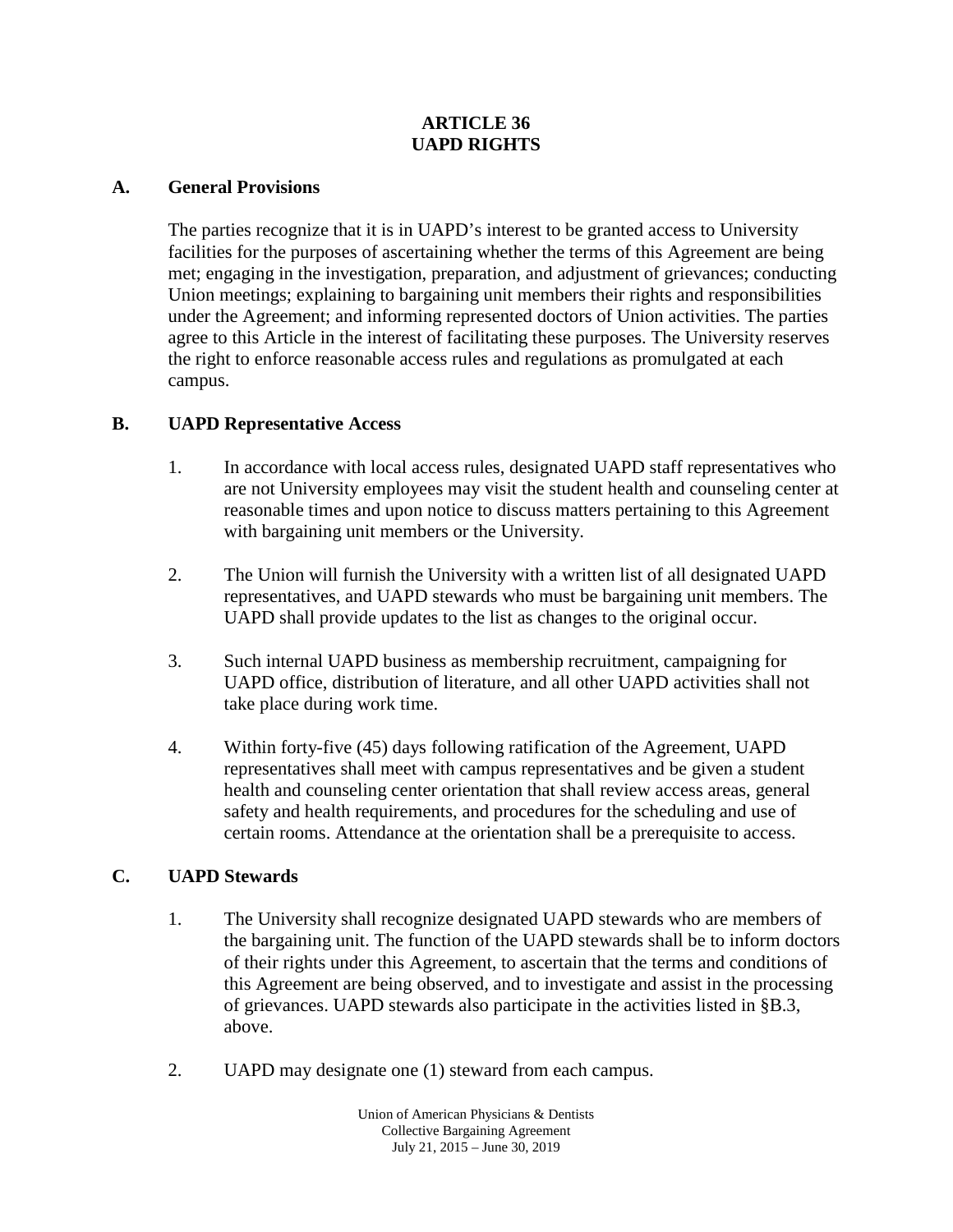3. Union business shall not be conducted during work time and shall not adversely affect campus programs or operations.

# **D. Paid Release Time for Stewards**

- 1. Designated stewards are eligible to receive three (3) hours per month paid release time in accordance with the provisions of this Article. The University shall not deduct hours from the time provided for time spent in meetings initiated by management officials, or time participating in an arbitration hearing. The University need not provide release time to any doctor whom UAPD has not formally designated as a steward prior to the request for release time.
- 2. The use of paid release time shall be for grievance-related activity such as:
	- a. The initial filing of a grievance and/or the retrieval of University documents provided pursuant to a written request for information related to a grievance;
	- b. One on one meetings with a doctor concerning a potential grievance based on an alleged violation of this Agreement;
	- c. Meetings with the University representative concerning grievances or potential grievances;
- 3. When such time is used for the on-site grievance-related activities of witness interviewing and/or document collection, the UAPD steward shall not interfere with the work activities of the witness(es) or possessor(s) of the documents, or the normal operations of the health center.
- 4. The release time provided is not to be used for grievance-related activity such as research, or writing or preparation of briefs or other such statements of position or argument.

# **E. Requesting and Providing Paid Release Time**

- 1. A request for release time under §D of this Article will be made to the UAPD steward's immediate supervisor as soon as practicable. Such approval shall be granted based on operational needs and shall not be unreasonably denied.
- 2. At its sole discretion, the University may authorize use of release time for more than the time limits provided in this Article. The exercise of this discretion and/or the enforcement by the University of the maximum time shall under no circumstances establish a precedent for the UAPD steward or student health and counseling center involved. Furthermore, the allowance of greater than the maximum time in a month for a UAPD steward shall not have any effect or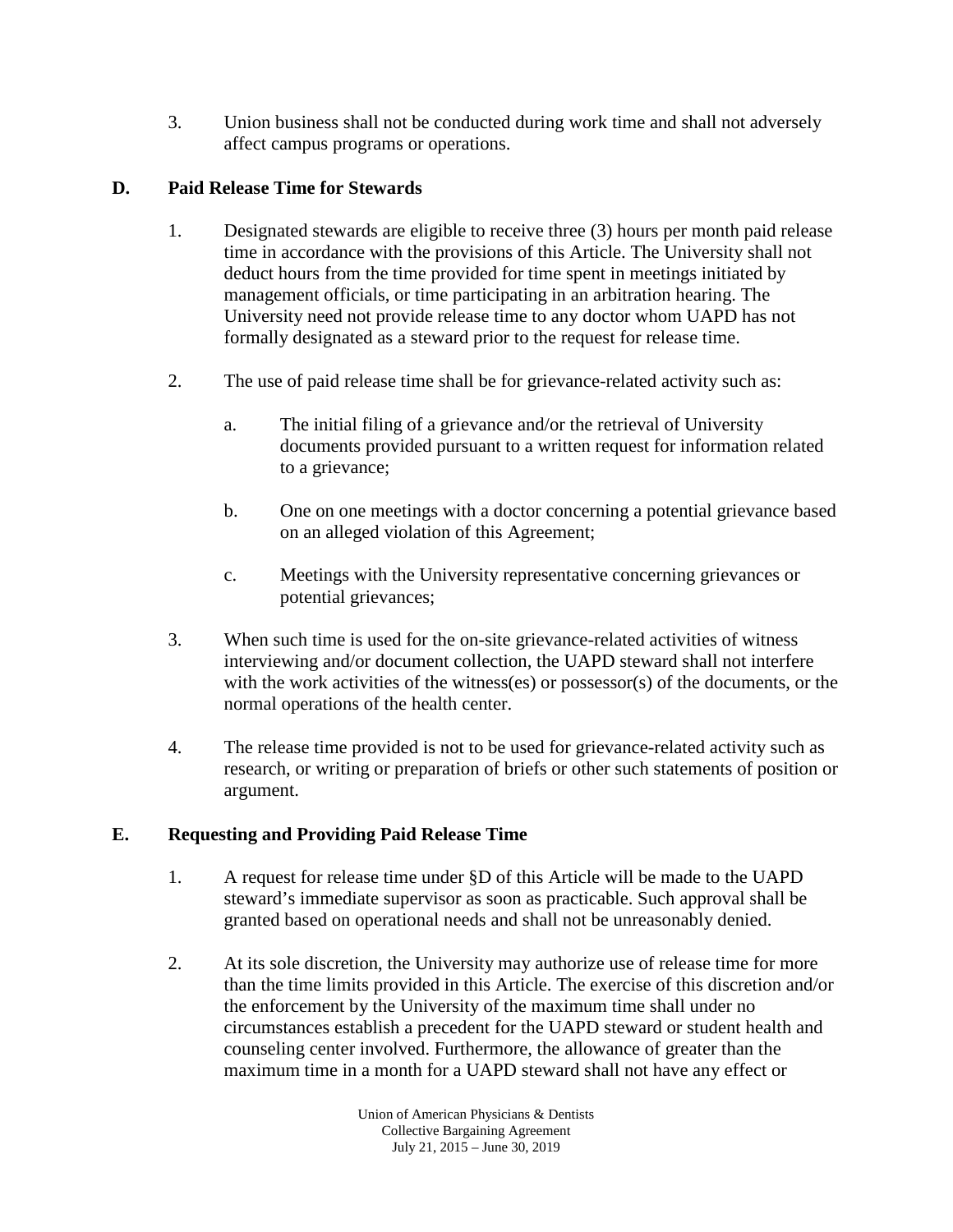bearing on the University's ability to enforce the maximum on any other UAPD steward.

3. Should a question of possible abuse of these release time provisions arise, the University will so notify UAPD, and the parties will attempt to resolve the matter. If a question remains, the University may take corrective action when warranted.

## F. **Patient Care Areas**

- 1. In accordance with **§**H.1., below, UAPD representatives shall have access to patient care areas only as necessary for travel to and from business in those places set forth in Appendix 3: *Designated Meeting Rooms*. UAPD representatives shall not contact doctors in, linger in, or use patient care areas for the purpose of conducting Union business.
- 2. The non-exclusive list of "patient care areas" includes:
	- a. Chart rooms and rooms that function as or are in the nature of chart rooms;
	- b. Examination rooms, clinics, and other treatment and patient care areas;
	- c. Nursing stations;
	- d. Patient and/or visitor lounges including patient conference rooms and sitting rooms;
	- e. Libraries or study areas located within patient care areas; and
	- f. Non-public corridors connecting patient care areas.
- **G.** The University retains the right to enforce access rules and regulations in accordance with local campus procedures, including reasonable sanctions for access violations. Any sanction imposed shall be reasonable and consistent with the law and local procedures/policies.

## **H. Meeting Rooms and Bulletin Boards**

- 1. Subject to availability, the University shall provide UAPD use of general-purpose meeting rooms and those rooms set forth in Appendix 3: *Designated Meeting Rooms* when advance arrangements are made and carried out according to the locally established practice for employee organizations, local access rules and local procedures. Such rooms may be reserved by the designated UAPD representative or steward.
- 2. Management will not unreasonably deny prearranged use of such meeting rooms. Room reservations shall not be cancelled by Management except where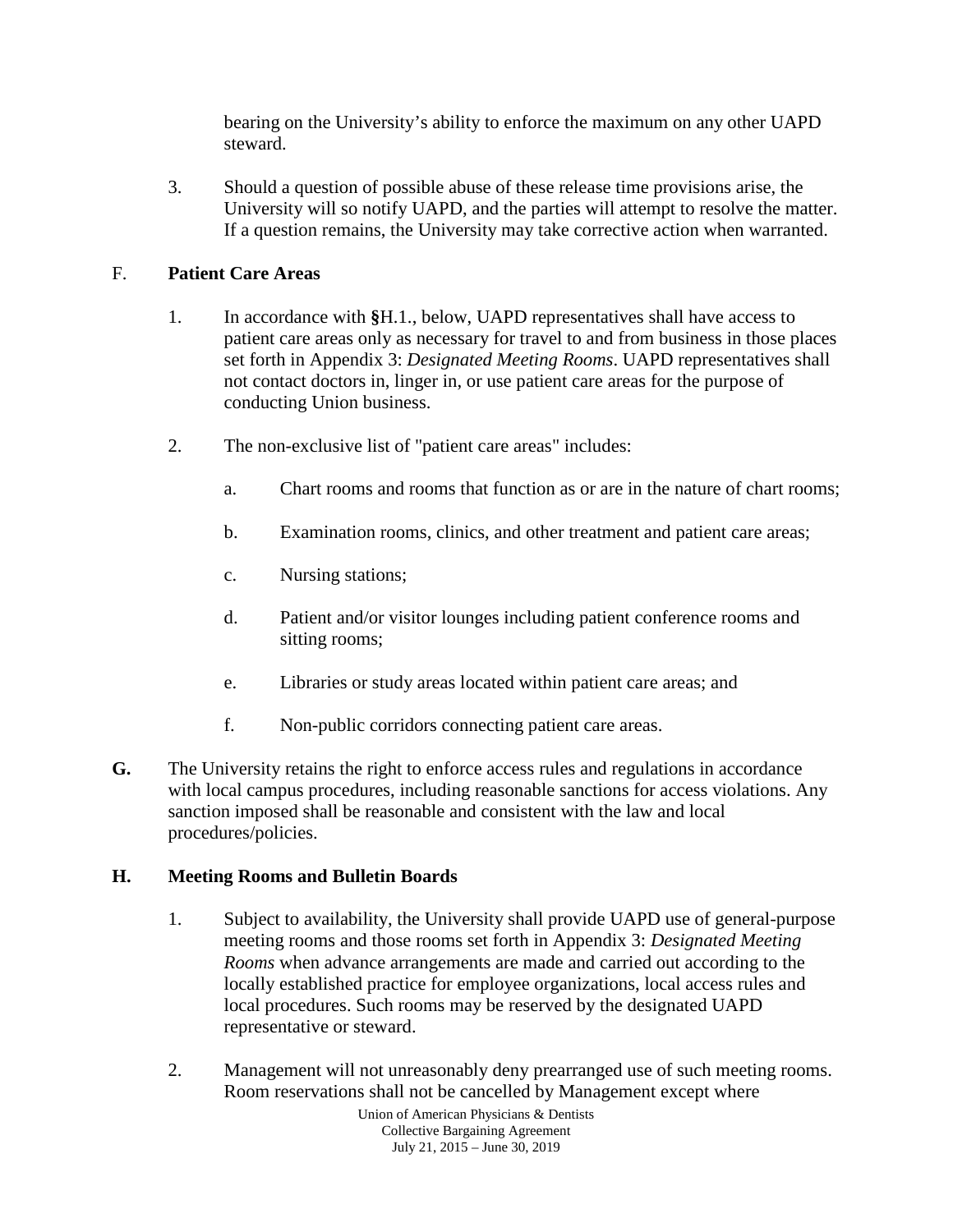unforeseen circumstances require the room to be used for teaching, patient carerelated purposes, or staff conferences. If a reserved room is cancelled, Management will strive to provide a comparable alternative. If such a cancellation occurs within one (1) business day of the scheduled reservation, Management will post a notice advising of the cancellation and new room location, if a comparable alternative was secured. Such notice shall be prominently displayed outside of the originally reserved meeting room.

3. The Union shall have access to designated general-purpose bulletin boards subject to campus custom, usage, and practice, in addition to those bulletin boards set forth in Appendix 4: *Designated Bulletin Boards* in accordance with local access rules and procedures. The UAPD representative or steward responsible for a posting must date and initial any materials posted and must provide a copy of all materials posted to the appropriate University representative at the location at the time of posting. At those locations where the University is responsible for posting material on bulletin boards, the University will post copies of the UAPD-provided material within one (1) business day.

### **I. Mail Delivery**

United States mail that is received by the University bearing a represented employee name and accurate address will be distributed to the employee in the normal manner. In student health and counseling centers where employee mailboxes exist, the Union shall have reasonable use of them. In student health and counseling centers where individual mailboxes are in a restricted work area, UAPD may make arrangements with the responsible Management official in the restricted work area to have the UAPD mail placed in the employee mailboxes. Where mailboxes do not exist for employees, the University will distribute UAPD mail to employees by the normal method.

### **J. Telephone**

UAPD stewards may use University telephones for the purpose of conducting union business which is specifically authorized by Article 34 – Grievance Procedure. Employees are responsible for paying any costs associated with such telephone usage in accordance with the departmental procedures in effect at the time. The frequency and duration of permitted phone calls shall not be such as to interfere with or disrupt the doctor's completion of work, nor impair the efficiency of the operation in the student health and counseling centers. The University may audit employee representatives' use of the telephone system to the same extent as it may audit other employees' use of such equipment.

### **K. Employee Lists**

On a monthly basis, the University shall post an electronic list in editable format via File Transfer Protocol (FTP) of all employees in the bargaining unit. This list will include the name, employee ID number, title, title code, date of hire, annualized pay rate, percentage